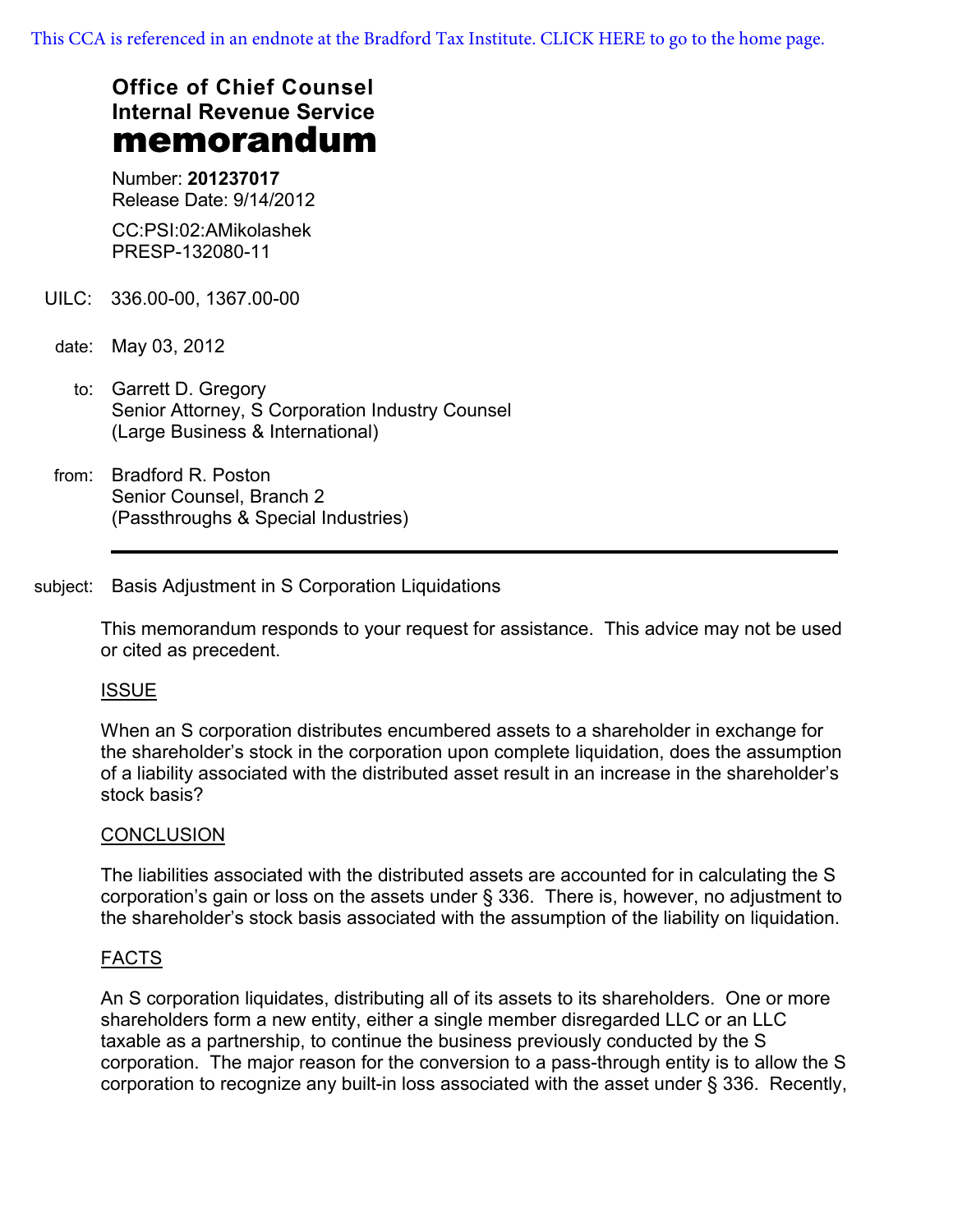IRS field offices have seen these conversions in cases where the S corporation's primary business is property development or home building, because the current fair market value of the property is lower than the outstanding liability associated with the property.

### LAW AND ANALYSIS

Section 1371(a) provides that, except as otherwise provided in the Code, and except to the extent inconsistent with subchapter S, the provisions of subchapter C apply to an S corporation and its shareholders.

Section 331(a) provides that amounts received by a shareholder in a distribution in complete liquidation of a corporation shall be treated as full payment in exchange for the stock.

Section 331(b) provides that § 301 (relating to the effects on shareholder distributions of property) shall not apply to any distribution of property (other than a distribution referred to in § 316(b)(2)(B), in complete liquidation.

Section 336(a) provides that, except as otherwise provided for in §§ 336 or 337, gain or loss shall be recognized to a liquidating corporation on the distribution of property in complete liquidation as if such property were sold to the distributee at its fair market value.

Section 336(b) provides if any property distributed in the liquidation is subject to a liability or the shareholder assumes a liability of the liquidating corporation in connection with the distribution, for purposes of § 336(a) and § 337, the fair market value of such property shall be treated as not less than the amount of such liability.

Section 334(a) provides that if property is received in a complete liquidation, and if gain or loss is recognized on receipt of such property, then the basis of the property in the hands of the distributee, shall be the fair market value of such property at the time of the distribution.

Section 336(d)(1)((A) provides that no loss shall be recognized to a liquidating corporation on the distribution of any property to a related person (within the meaning of  $\S$  267) if (i) such distribution is not pro rata, or (ii) such property is disqualified property. Section 336(d)(1)(B) defines, for purposes of § 336(d)(1)(A), disqualified property to mean any property which is acquired by the liquidating corporation in a § 351 transaction, or as a contribution to capital during the five-year period ending on the date of the distribution. Such term includes any property if the adjusted basis of such property is determined (in whole or in part) by reference to the adjusted basis of property described in the preceding sentence.

Section 1366(a) provides that in determining the shareholder's tax under Chapter 1 for the shareholder's taxable year in which the taxable year of the S corporation ends (or for the final taxable year of a shareholder who dies, or of a trust or estate which terminates,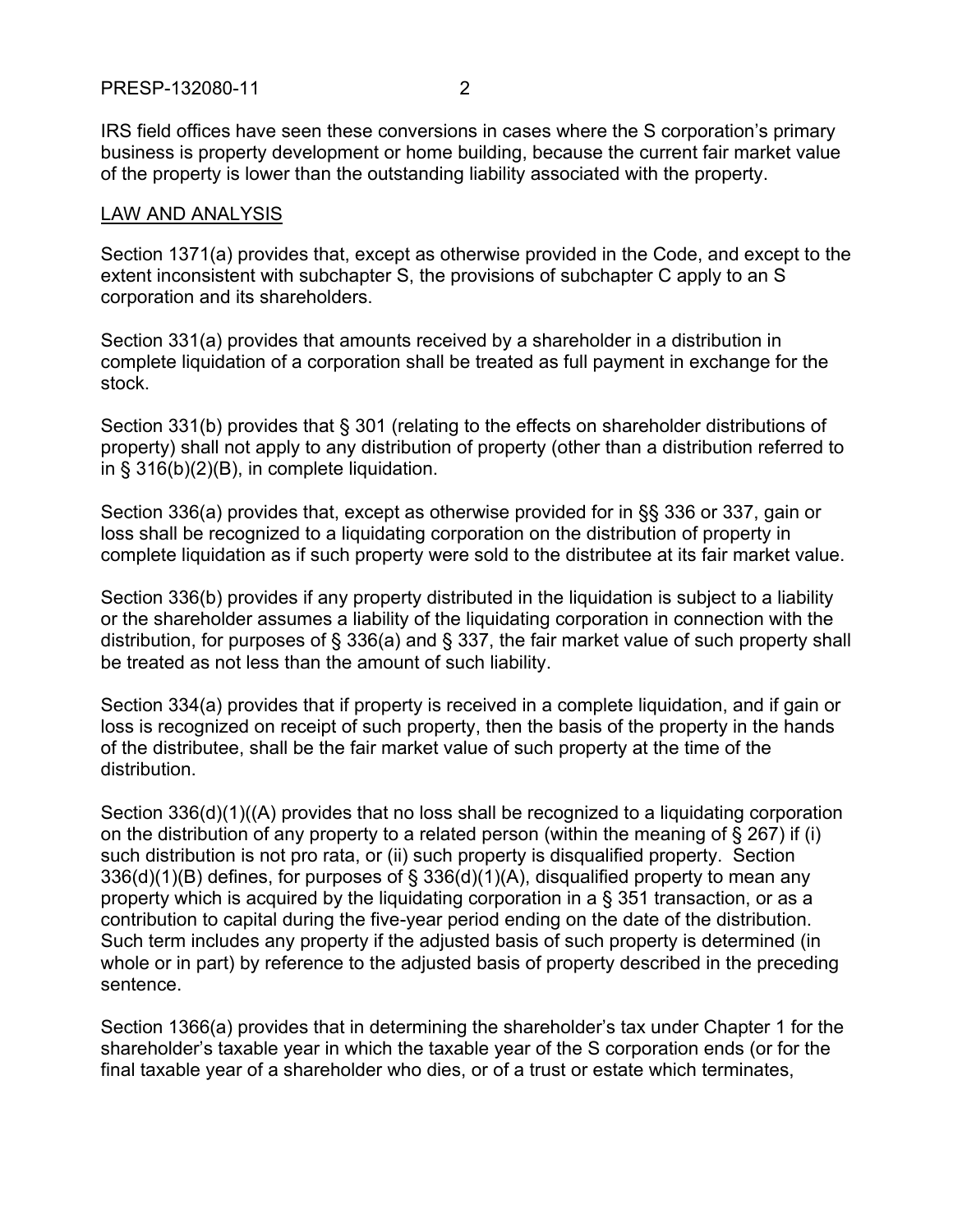before the end of the corporation's taxable year), there shall be taken into account the shareholder's pro rata share of the corporation's (A) items of income (including tax-exempt income), loss, deduction, or credit the separate treatment of which could affect the liability for tax of any shareholder; and (B) nonseparately computed income or loss.

Section 1366(d)(3)(A) provides that if during the last taxable year of an S corporation, a loss or deduction is disallowed because it exceeds a shareholder's basis in the stock, then such loss or deduction shall be treated as incurred by the shareholder on the last day of the post-termination transition period.

Section 1367(a)(1) provides that the basis of each shareholder's stock in an S corporation shall be increased for any period by the sum of the following items determined with respect to that shareholder for such period: (A) the items of income described in § 1366(a)(1)(A); (B) any nonseparately computed income determined under § 1366(a)(1)(B); and (C) the excess of the deductions for depletion over the basis of the property subject to depletion.

Section 1367(a)(2) provides that the basis of each shareholder's stock in an S corporation shall be decreased for any period (but not below zero) by the sum of the following items determined with respect to the shareholder for such period: (A) distributions by the corporation which were not includible in the income of the shareholder by reason of § 1368; (B) the items of loss and deduction described in § 1366(a)(1)(A); (C) any nonseparately computed loss determined under § 1366(a)(1)(B); (D) any expense of the corporation not deductible in computing its taxable income and not properly chargeable to capital account; and (E) the amount of the shareholder's deduction for depletion for any oil and gas property held by the S corporation to the extent such deduction does not exceed the proportionate share of the adjusted basis of such property allocated to such shareholder under § 613A(c)(11)(B).

Section 1.1366-2(a)(5), of the Income Tax Regulations, states that, except as provided in § 1.1366-2(a)(5)(ii), any loss or deduction disallowed under § 1.1366-2(a)(1) is personal to the shareholder and cannot in any manner be transferred to another person. If a shareholder transfers some but not all of the shareholder's stock in the corporation, the amount of any disallowed loss or deduction under this section is not reduced and the transferee does not acquire any portion of the disallowed loss or deduction. If a shareholder transfers all of his stock in the S corporation any disallowed loss or deduction is permanently disallowed.

Section 1.1367-1(d)(1) states that the adjustments described in § 1367(a) to the basis of a shareholder's stock are determined as of the close of the corporation's taxable year, and the adjustments generally are effective as of that date. However, if a shareholder disposes of stock during the corporation's taxable year, the adjustments with respect to that stock are effective immediately prior to the disposition.

Section 1.1367-1(f) provides that, except as provided in § 1.1367-1(g), the adjustments required by section § 1367(a) are made in the following order: (1) any increase in basis